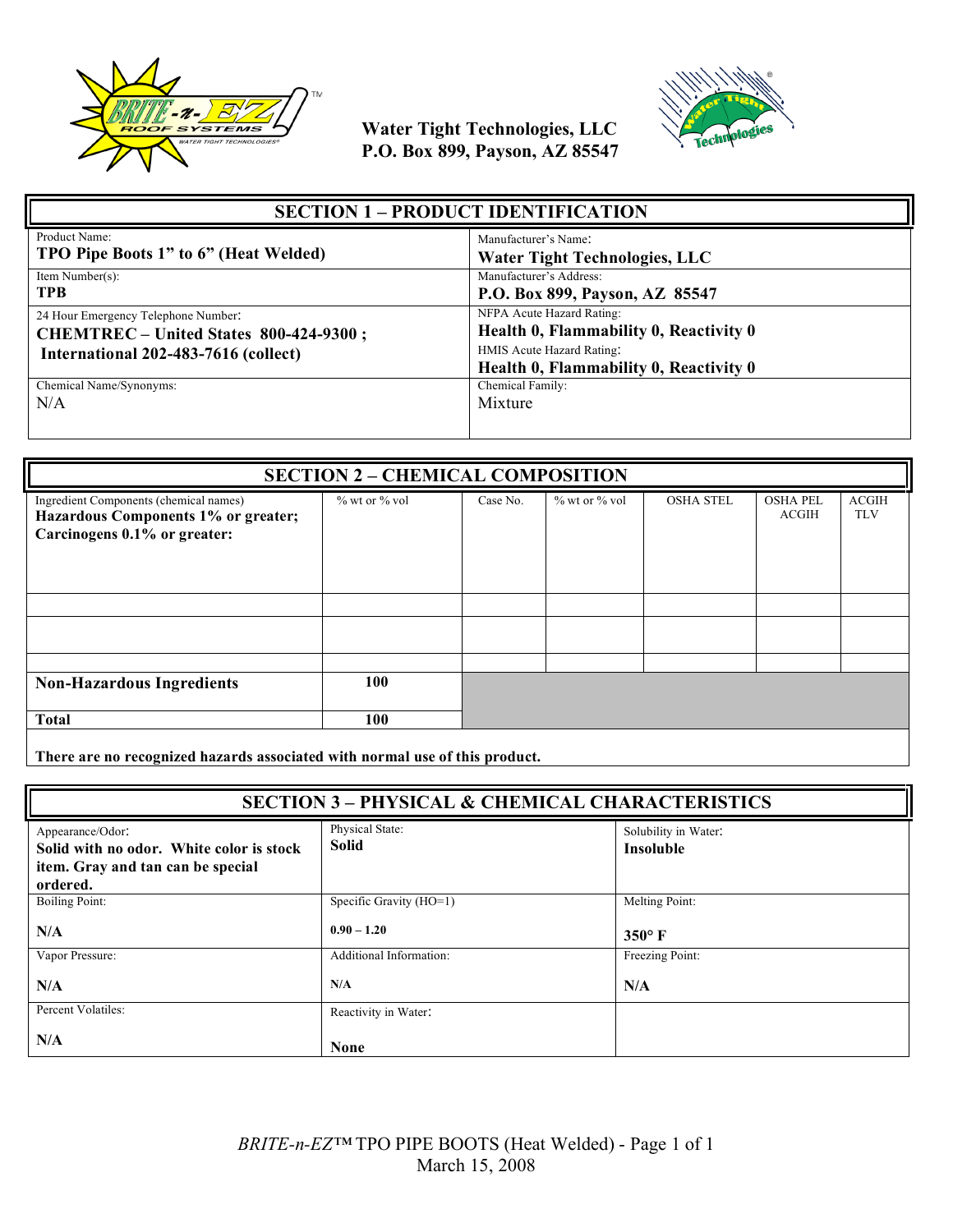



| <b>SECTION 4- FIRE &amp; EXPLOSION HAZARD DATA</b>                                                            |                                                                 |  |
|---------------------------------------------------------------------------------------------------------------|-----------------------------------------------------------------|--|
| Flash Point:                                                                                                  | Flammable Limits (in air):                                      |  |
| N/A                                                                                                           | LEL: N/A UEL: N/A                                               |  |
| Extinguishing Media:                                                                                          | Fire Fighting Procedures:                                       |  |
| Dry chemical, CO <sup>2</sup>                                                                                 | Use self-contained breathing apparatus and protective clothing. |  |
| Hazardous Decomposition Products:<br>Carbon dioxide, methane, propane, aldehydes and other<br>organic vapors. | Special Fire & Explosion Hazards:<br><b>None</b>                |  |
| Method Used:                                                                                                  | Auto-Ignition Temperature:                                      |  |
| N/A                                                                                                           | $600 - 770$ °F                                                  |  |

| <b>SECTION- 5 HEALTH HAZARD DATA</b>                                                                                                                                                                                                                                                                                                                                                                                        |                                                                                      |  |
|-----------------------------------------------------------------------------------------------------------------------------------------------------------------------------------------------------------------------------------------------------------------------------------------------------------------------------------------------------------------------------------------------------------------------------|--------------------------------------------------------------------------------------|--|
| Permissible Exposure Limit:<br>N/A<br>Effects of Overexposure:<br><b>Not Hazardous</b>                                                                                                                                                                                                                                                                                                                                      | Signs and Symptoms of Exposure:<br>N/A                                               |  |
| Acute:<br>N/A<br>Chronic:<br>N/A                                                                                                                                                                                                                                                                                                                                                                                            | Carcinogenicity:<br>IARC, NTP, and OSHA do not list this product as a<br>carcinogen. |  |
| Emergency & First Aid Procedures:<br>Eye Contact:<br>Irrigate with water for 15 minutes. Remove contact lenses, if worn. Consult medical personnel if irritation persists.<br>Skin Contact:<br>Not normally hazardous<br>Inhalation:<br>Not normally hazardous unless at elevated temperatures. Remove to fresh air.<br>Ingestion:<br><b>Induce vomiting. Consult a Physician</b><br>Primary Route of Entry:<br><b>None</b> |                                                                                      |  |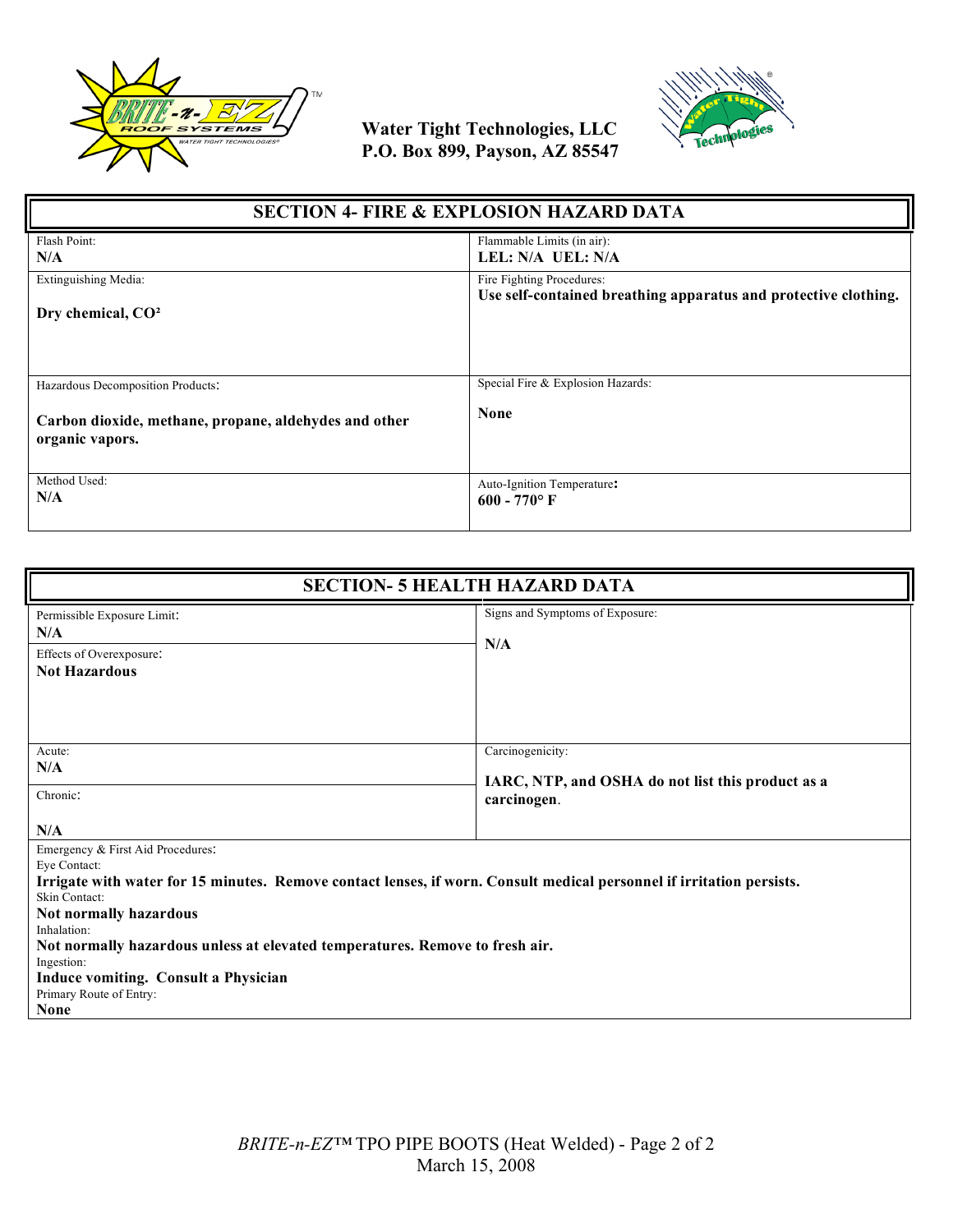



| <b>SECTION 6 – REACTIVITY DATA</b>                            |                           |
|---------------------------------------------------------------|---------------------------|
| Stability:                                                    | Incompatibility:          |
| <b>Stable</b>                                                 | None known                |
|                                                               |                           |
| Hazardous Decomposition Products:                             | Hazardous Polymerization: |
| In the event of a partial combustion carbon dioxide, methane, |                           |
| propane, aldehydes and other organic vapors.                  | Will not occur            |
|                                                               |                           |
| Conditions to Avoid:                                          |                           |

**N/A**

### **SECTION 7 - SPILL OR LEAK PROCEDURES**

Steps to be taken in case material is released or spilled: Small spill:

 **N/A**

Large Spill:

**N/A**

Waste Disposal Method:

**Dispose of in accordance with federal, state and local health and pollution laws and regulations in landfill or by incineration.**

| <b>SECTION 8 - SPECIAL PROTECTION</b> |                                                     |  |
|---------------------------------------|-----------------------------------------------------|--|
| Respiratory Protection:               | Eye Protection:                                     |  |
| N/A                                   | Safety glasses with side shields recommended.       |  |
| Protective Gloves:                    | Other Protective Equipment:                         |  |
| <b>Not Required</b>                   | None required under normal installation conditions. |  |
|                                       |                                                     |  |
| Ventilation:                          |                                                     |  |
| No respirator needed.                 |                                                     |  |